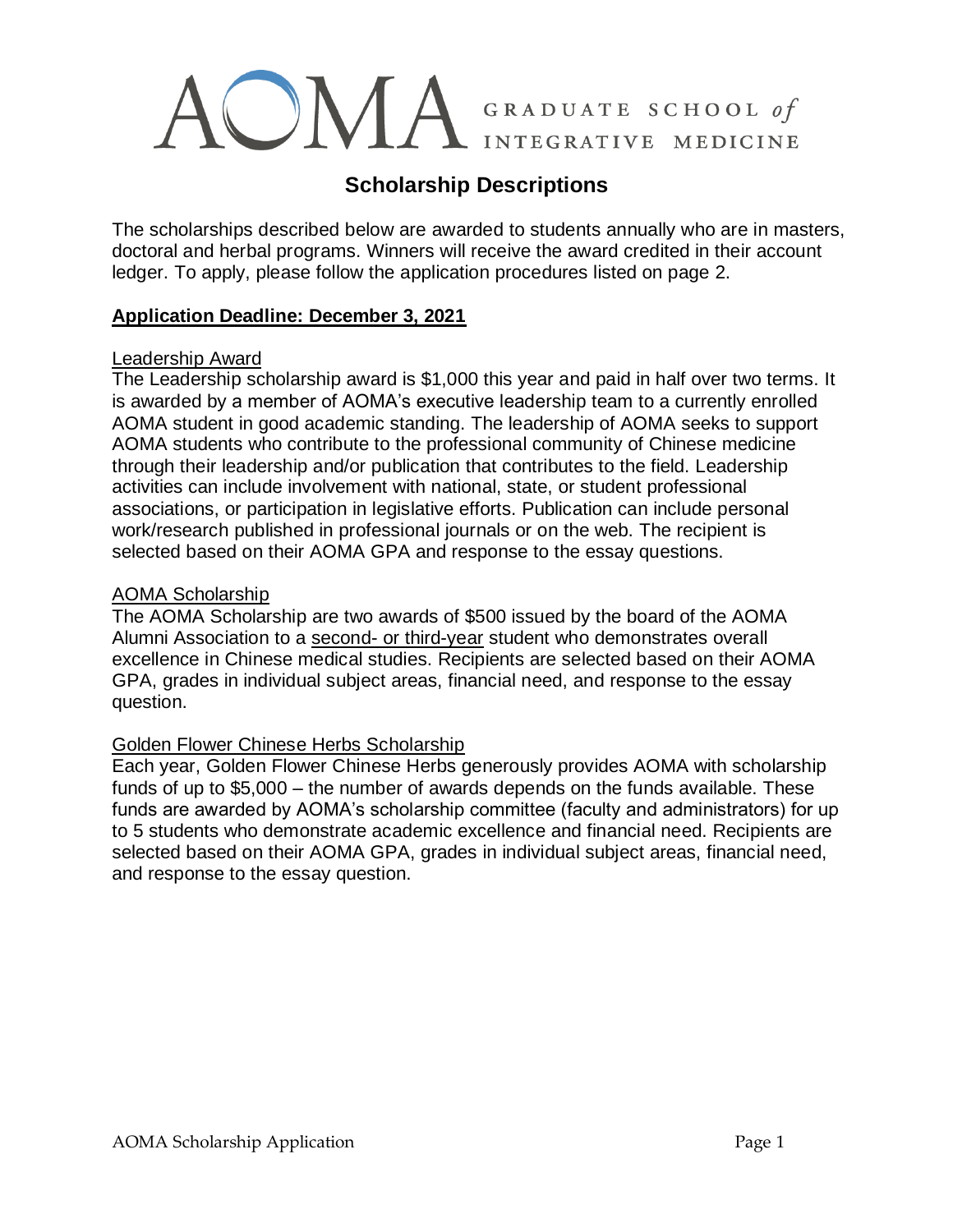# **2021 Scholarship Application Procedures**

## **General Eligibility**

The following things are required of **all** applicants to be considered for **any** AOMA scholarship:

- Must have completed at least one quarter term
- If in their last program year, must be enrolled no more than 3 quarter terms before graduating
- Currently enrolled at AOMA and be in good academic standing
- 2021 2022 [FAFSA](https://studentaid.gov/h/apply-for-aid/fafsa) application (you do NOT need to be receiving financial aid, but the FAFSA application assists to determine financial need)
- No scholarship awards received of either 3 scholarships last year

## **Application Procedures**

- Decide for which scholarship you are applying
- Complete the attached application form, clearly marking your scholarship selection
- Answer the essay question for your chosen scholarship –**each scholarship requires an answer to a different question**
- Email your application to the Financial Aid Office **by Friday, Dec. 3rd**
- You may apply for more than one scholarship

## **Notification and Disbursement**

Awards \$1,000 or more will be disbursed over two quarter terms. Awards will be announced by end of fall term and applied winter and spring terms, depending on awarded amount.

#### **Authorization & Consent to Release**

AOMA publishes the list of scholarship winners on its scholarship web site page. The Family Educational Rights and Privacy Act (FERPA) (20 U.S.C. § 1232g; 34 CFR Part 99) is a Federal law that protects the privacy of student education records. The law applies to all schools that receive funds under an applicable program of the U.S. Department of Education.

Schools may disclose, without consent, "directory" information such as a student's name. However, we are obligated to inform you and allow you reasonable time to request that AOMA not disclose "directory" information about a student. Therefore, in accordance with the FERPA Act of 1974, you are informed of your right to not disclose your name on our website or publishing materials, if you are awarded a scholarship at AOMA.

If you wish not to disclose your name, please sign below.

*By signing in this box, I wish not to disclose my name as a recipient of any scholarship award at AOMA for the year applied.*

AOMA Scholarship Application **Page 2** and the *Page 2* and *Page 2* and *Page 2* and *Page 2* and *Page 2* and *Page 2* and *Page 2* and *Page 2* and *Page 2* and *Page 2* and *Page 2* and *Page 2* and *Page 2* and *Page 2*